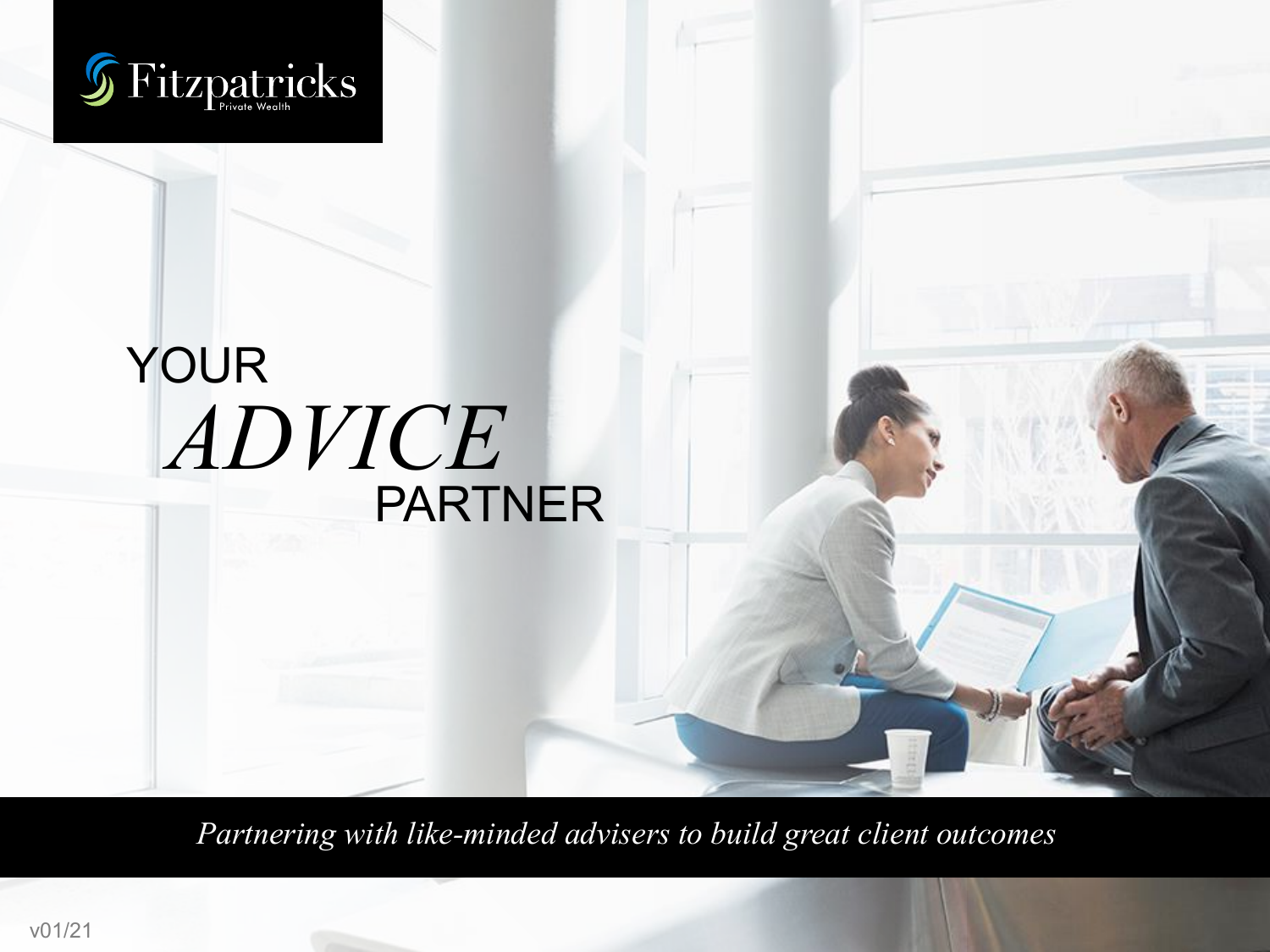## *PARTNER* WHY WITH FITZPATRICKS

*A single focus of achieving great client outcomes*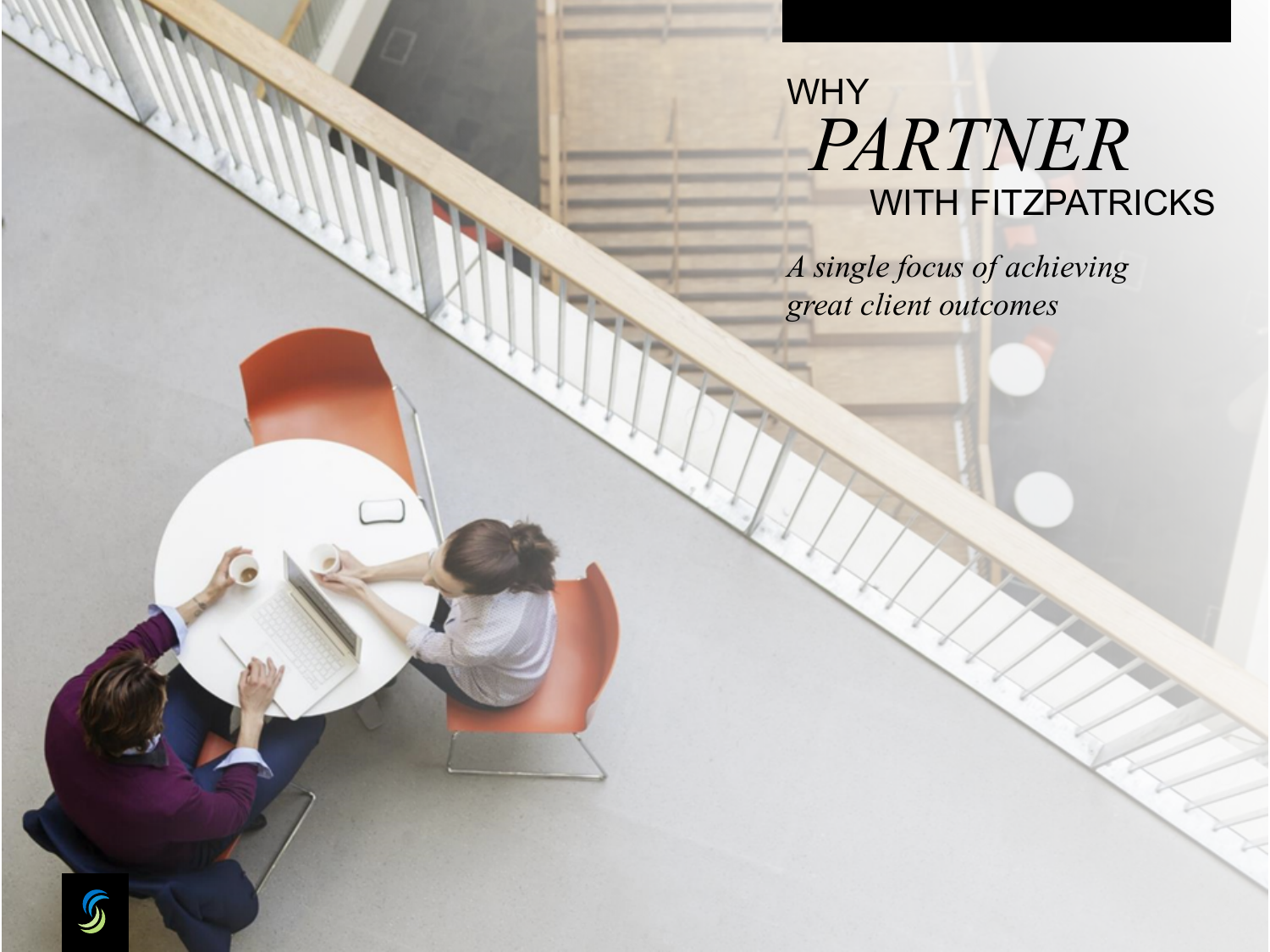A PIONEER **IN FEE FOR SERVICE, PROJECT MANAGEMENT** STYLE OF ADVICE TO **ENRICH CLIENTS' LIVES**







*ENRICH ORGANISE ENABLE*

Enrich our advisers' lives by providing culture, training and guidance to build a great business.

Proven "Lead Adviser" model designed to enrich the lives of your clients to get them life sorted and financially well organised.

Having the support structure to enable you to run a Lead Adviser practice.

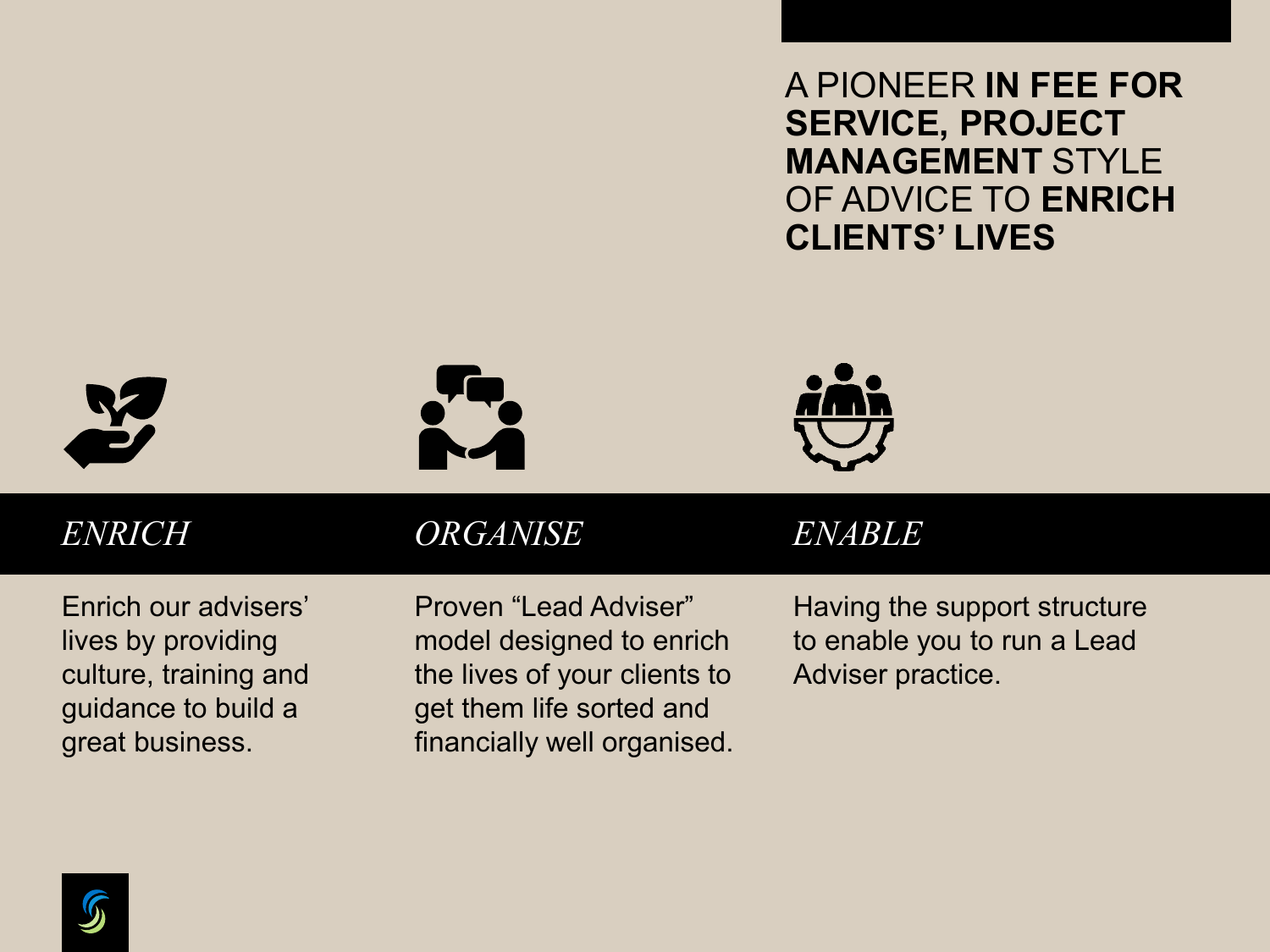#### AN ADVICE BUSINESS **BUILT BY ADVISERS**  FOR ADVISERS



#### Helping you to **connect with your clients**  through a shared belief in the value of financial advice – owned and operated by financial advisers.



Project manage people's financial affairs to get them **financially well organised.**



Providing a model to **help families manage wealth and legacies,**  aligning our interests with the clients.



**Our fee-based approach**  makes for a great relationship with clients.



**Helping you to manage time**  and provide great outcome based financial advice to your clients.

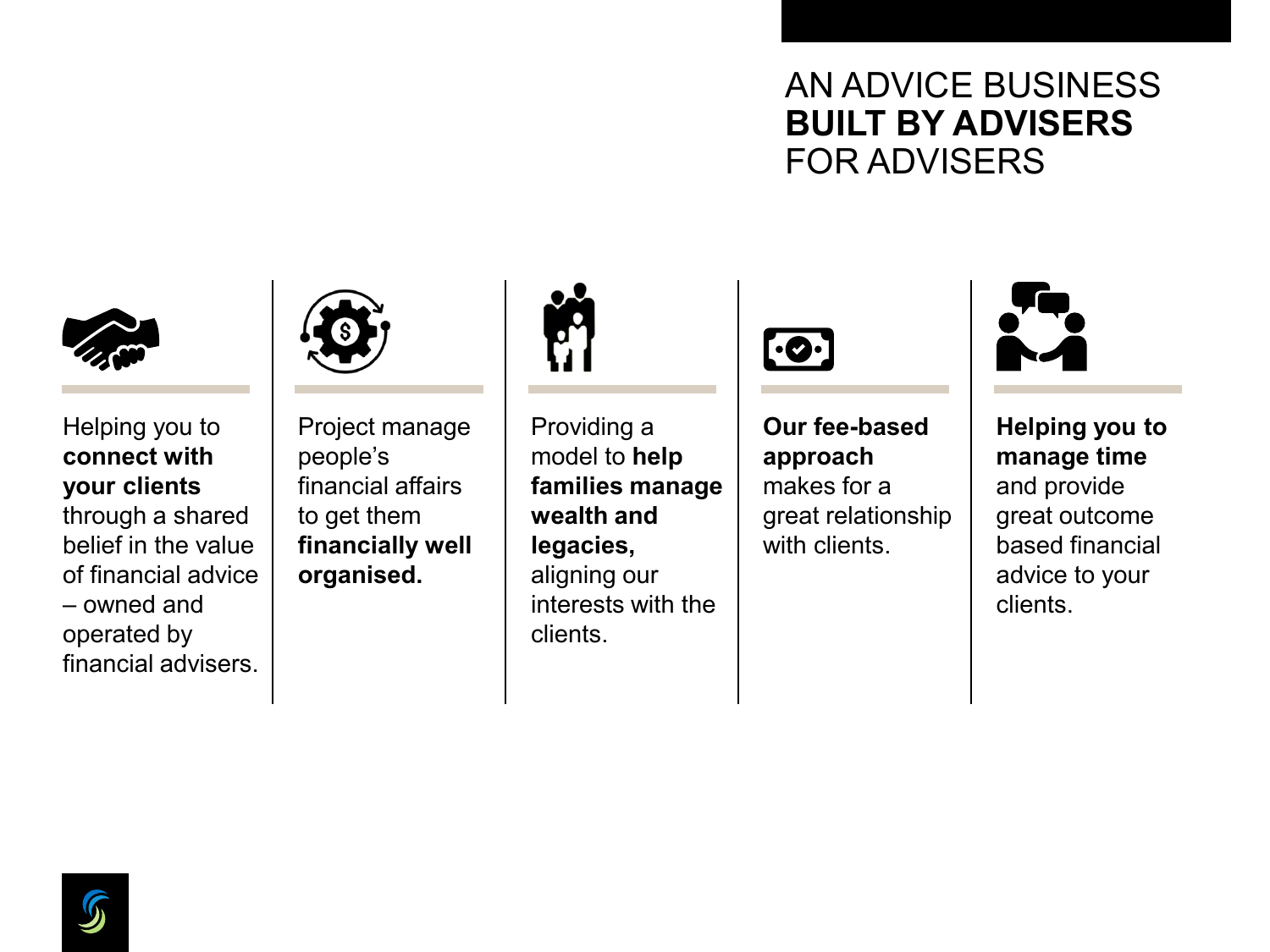#### A PARTNERSHIP BASED ON **ADVICE EXCELLENCE**



#### Your business mentor providing **strategy support**. **01.**



**02.**

Your **client service** and administration **professional services hub.**



**03.**

Your communication and **marketing support**.

#### HELPING YOU TO **BUILD** A **GREAT BUSINESS**

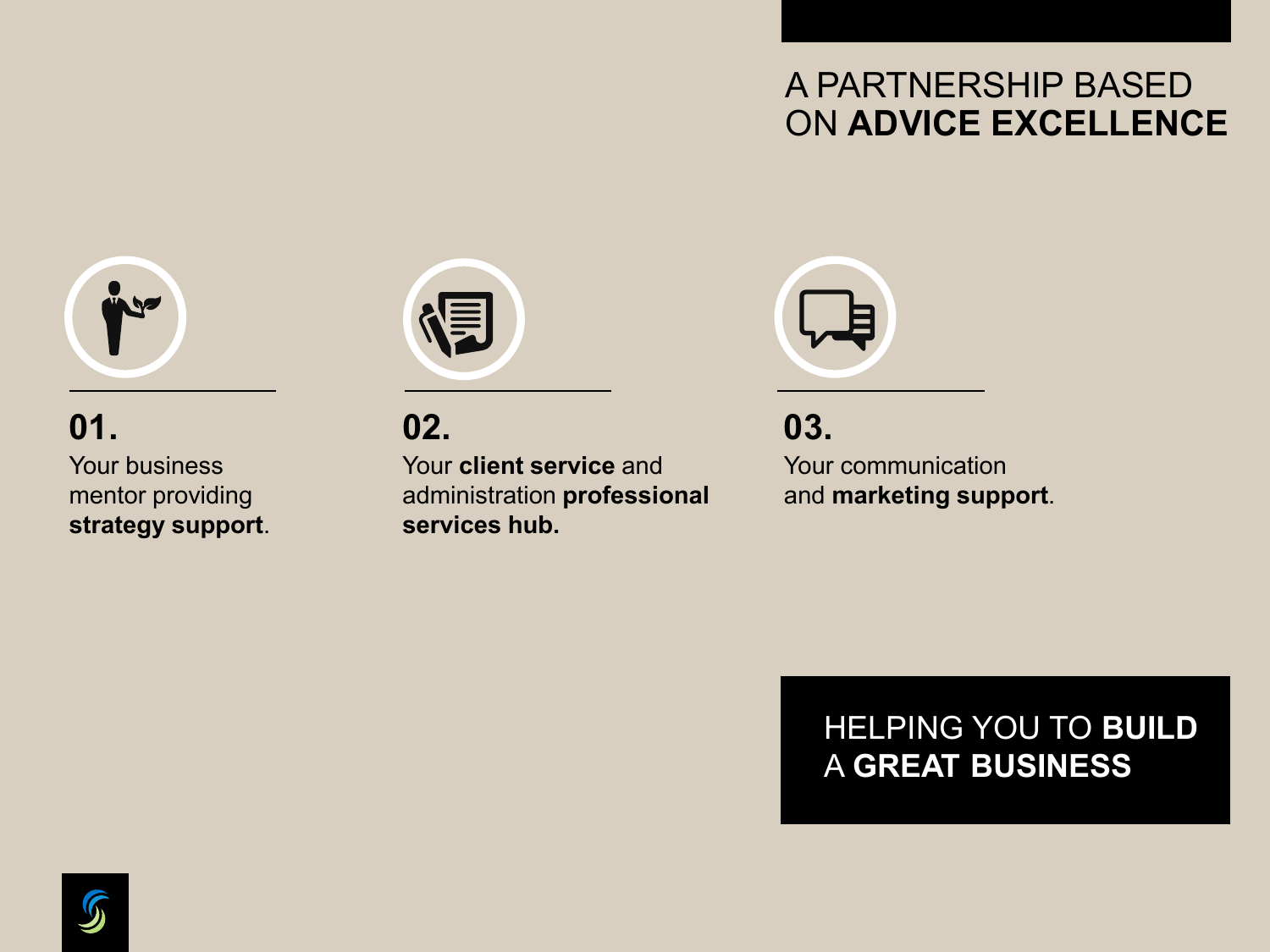#### WHO WE ARE AND **WHY WE ARE DIFFERENT**

**Integrated** wealth management and advice business.





**Full licensee services** through to a partnering and community model.



#### **High-net wealth Australians**,

individuals, families and business owners with complex needs.



Exclusive best of breed structure, **partnering with advisory practices** by invitation only.

#### Providing a **fee-based approach** for advice and helping you operate on a **low client to adviser ratio**.

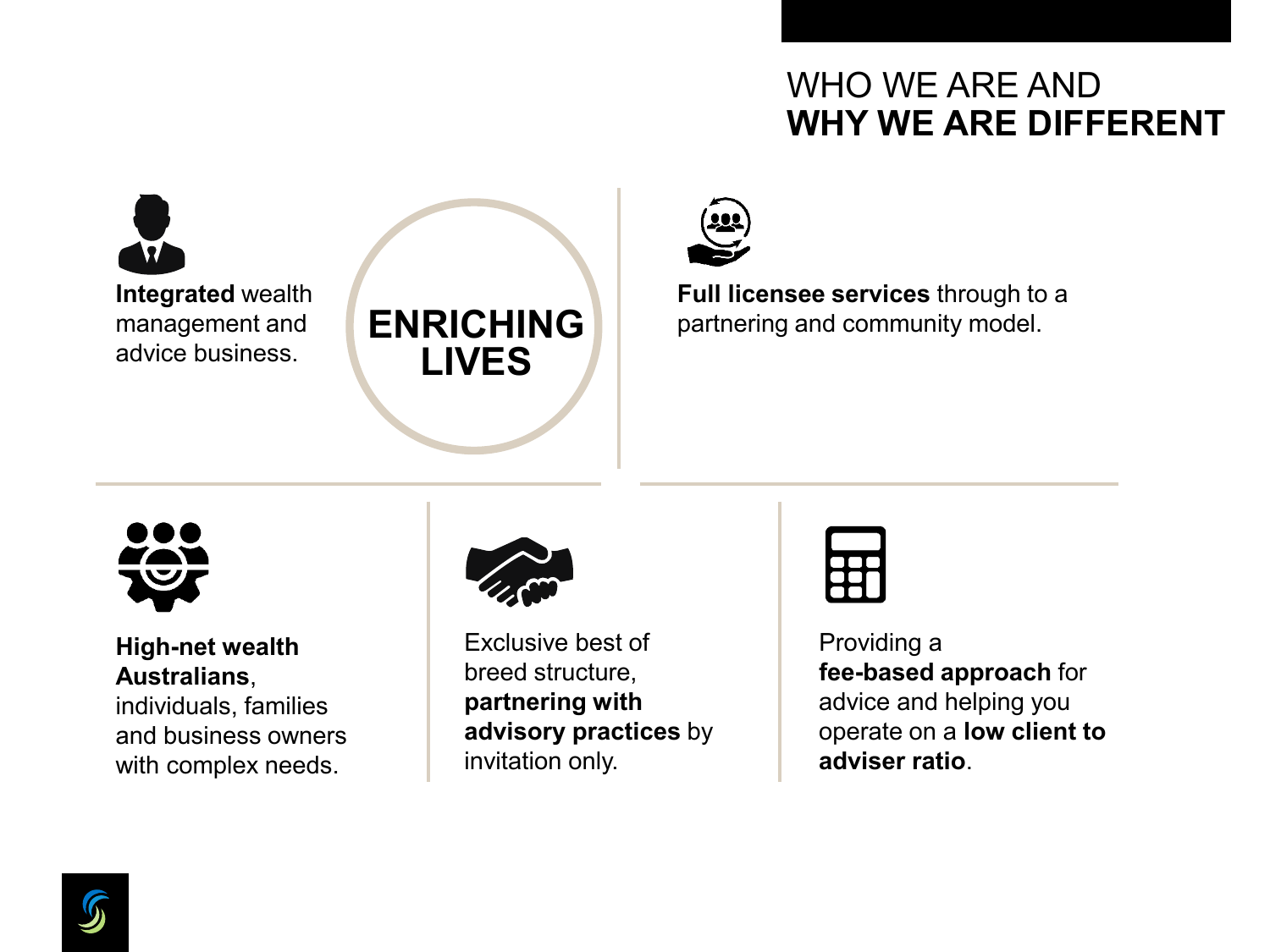#### OUR **PEOPLE**

# **4** *FOUNDERS & ADVICE EXECUTIVES*







**MATT Fogarty**

**100***ADVISERS*



**JOHN Woodley**

*OVER*

*OVER*

**SCOTT Fitzpatrick**

**NICK Brinkworth**

**50** *COACHES &*

*TEAM MEMBERS*

*FPW has dedicated on the ground resource teams to support you in the following areas:*



Practice and adviser development



Marketing



Education & training



Tools, systems and processes



Commercial compliance

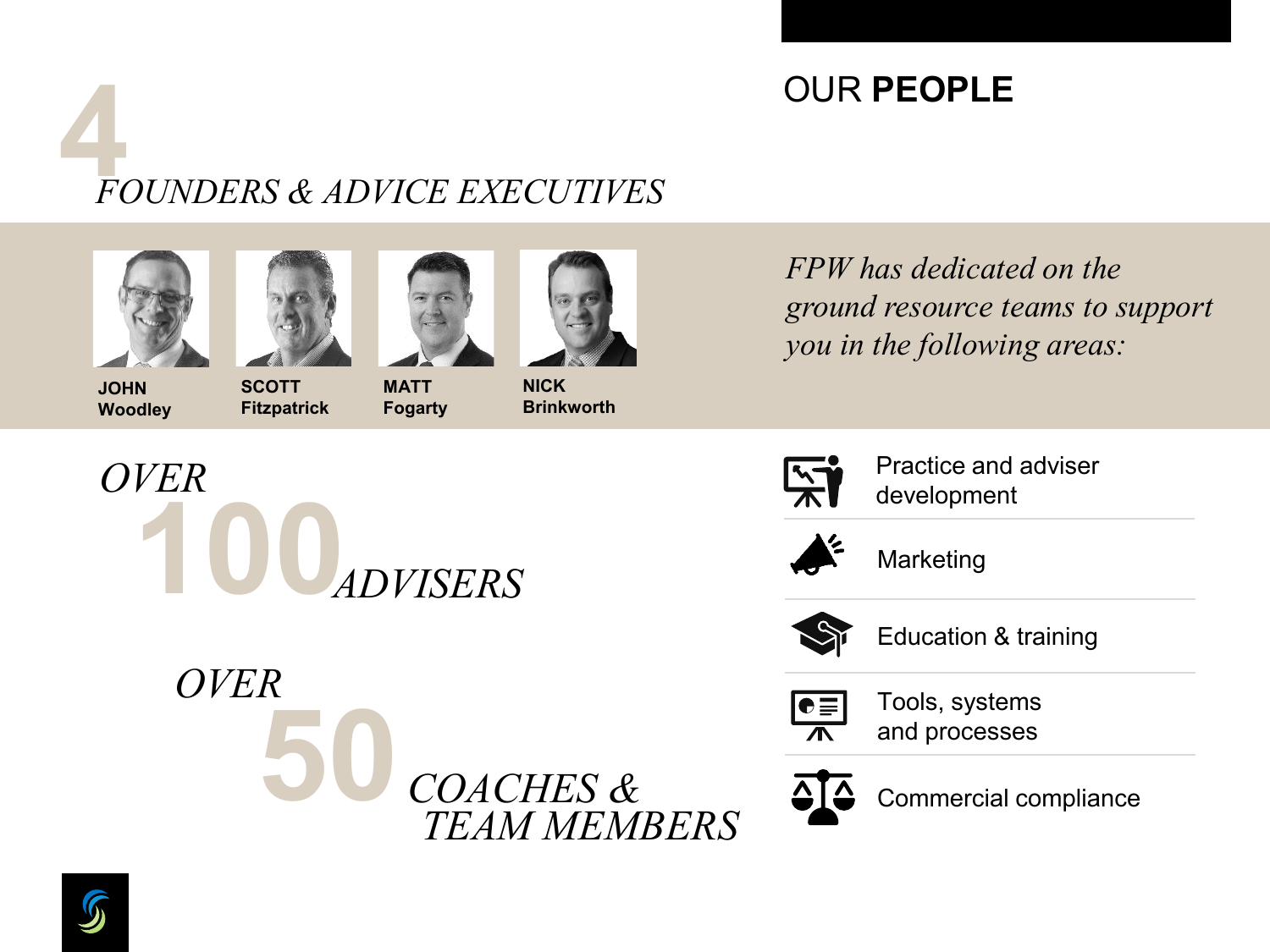#### WHERE WE **STAND**



**100** *LICENSED ADVISERS OVER*

*working with FPW clients nationally*

| <b>QLD</b>      |  |
|-----------------|--|
| <b>NSW</b>      |  |
| <b>ACT</b><br>٠ |  |
| VIC             |  |
| <b>SA</b>       |  |
| WA              |  |

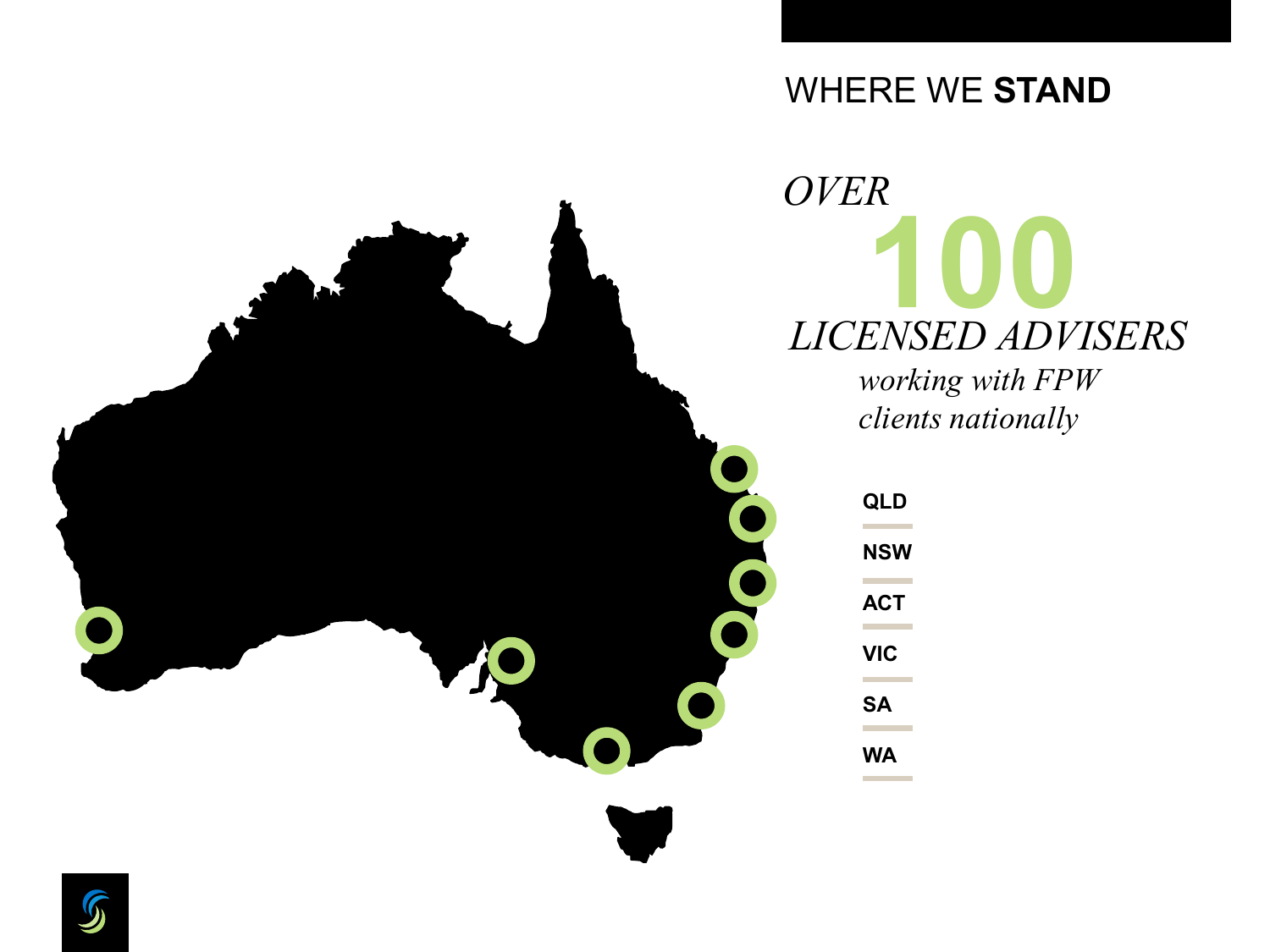

John Woodley joins forces with Scott to help shape a different type of advisory service – helping clients create longterm life plans and legacies.

#### **A** visionary moment by **<sup>39</sup>.1987**

**Scott Fitzpatrick. Gap identified in market for client-centric financial advice, understanding clients' needs and charging fees for advice vs. commissions on products sold.**

**Fitzpatricks was born.** 



Hard work pays off. Approached by other quality financial planners attracted by integrity of business model, FPW evolved into a national firm by evoking a different method to financial planning and investments – minimising risk and improving the quality of clients' lives.



Alex Hone joins Fitzpatricks to lead the investment portfolio function for FPW.



Rob Thomas, Manager, Advice Excellence, joins FPW to synchronise high standards of core advice philosophy and practical delivery of technical, governance and advice tools. Seven new practices join FPW partnership. Testamentary trust service commences.

The Hub paraplanning services opens.



secured for national growth with Quadrant Private Equity & Yorkway Capital Partners.



Jodie Blackledge assumes position of Group CEO for Fitzpatricks.

#### $\mathcal G$  Fitzpatricks

#### *Over 30 years of Excellence 2021*

**FPW Martin Place,** Sydney office opens.

**2013**

## **1990-2002 —**

Success! Following an extensive search for the most suitable licensee and investment platform to grow FPW to no avail, it led to forming Fitzpatricks Dealer Group. **2007-2009 —**



**Brian Fitzpatrick** EQ/business coach joins to help shape business structure for Advisers.

**2003**

Adopted Risk Targeted Approach. FPW head office moves from Gold Coast to



Australian wealth industry  leaders, Chris Cuffe and John McMurdo, join Board of Directors to extend Group's national momentum and deepen services to high net worth investors. Three new practices join FPW partnership.



FPW appoints Brett Ireland, Chief Operating Officer, Colin Bold, Head of Marketing and Anthony Vaiente, Head of Business Growth, to support the ongoing expansion of the Group's national wealth management footprint and broaden its service offering to advisers.

**—** A thriving partnership with over 60 practices and 100 advisers to date. Nationally recognised as leading client centric advice process.

**TODAY**



Matt Fogarty appointed as CEO of Fitzpatricks Private Wealth to provide more strategic vision for the company and help advisers to build a great Lead Adviser business.

**Official licence name change** to Fitzpatricks Private Wealth Pty Ltd. Three new practices join FPW partnership.

**2016**



Brisbane.

Inception of Lead Adviser 2-day training workshop developed by Scott Fitzpatrick and Brian Fitzpatrick (no relation). A collaborative advice forum, working with the other advisers to develop hard and soft skills for advisers to provide strategic advice to high net wealth

individuals and families.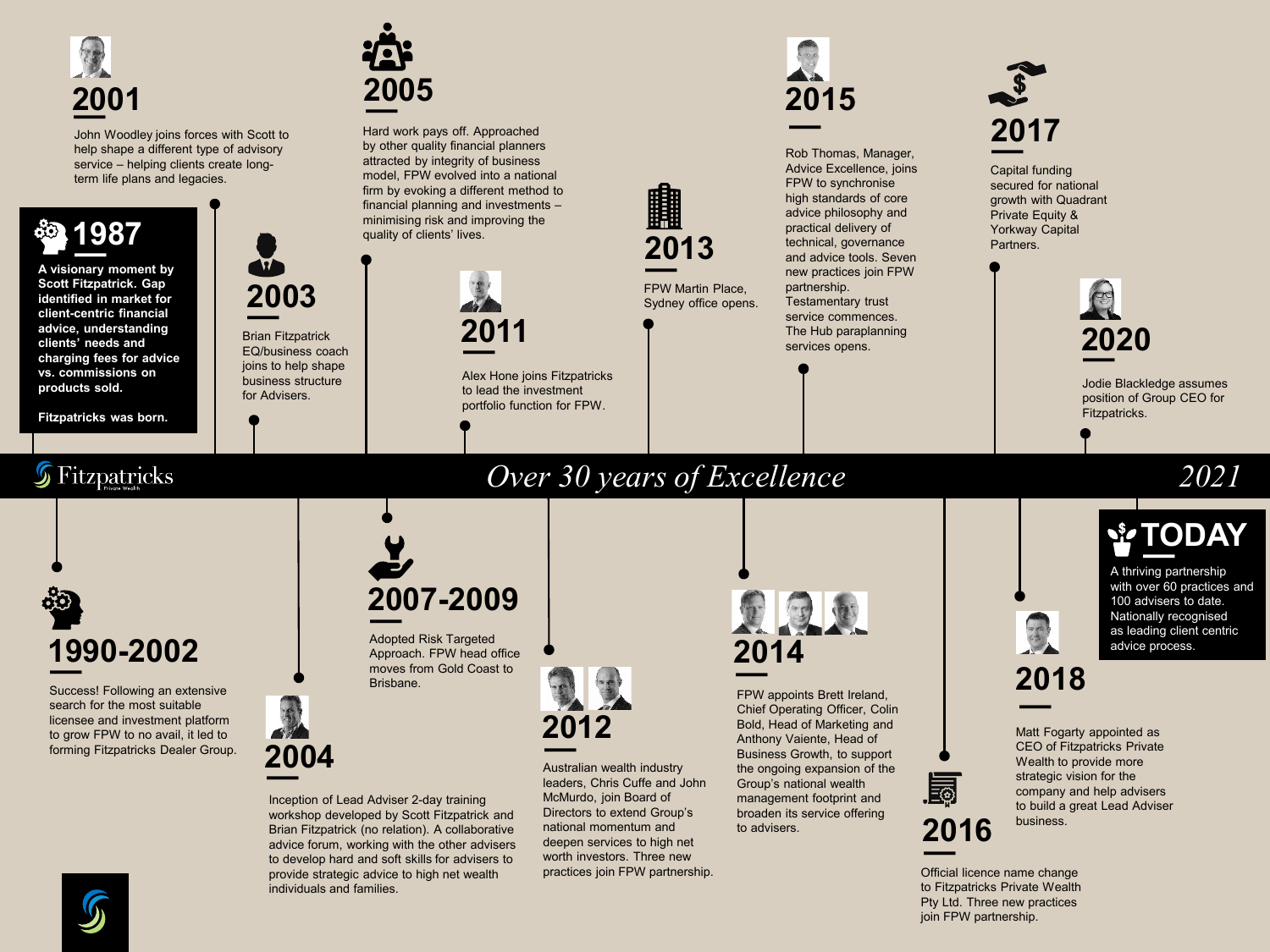

*Lead Adviser* 

With around a quarter of Australians having received financial advice in the past but about **40%** 

*intending to seek it in the future,*

opportunities exist for forward-thinking advisers wanting to grow sustainable businesses.\*

#### **OUR VISION** IS CONSISTENT WITH CLIENT EXPECTATIONS

**5***key areas In our experience they boil down to*



**PRIVATE OWNERSHIP / IMPARTIALITY** not institutionally biased



**INTEGRITY AND LONG TERM RELATIONSHIPS** not short term retail banking style relationships



**PROFESSIONALISM** qualifications, training, expertise



**OUTCOMES (NOT EVENTS)** focused advice that enhances clients' lives



**OUTCOMES FOCUSED PORTFOLIO CONSTRUCTION**

systems, disciplines, track record (not interested in "our" benchmarks, want "their" outcomes)

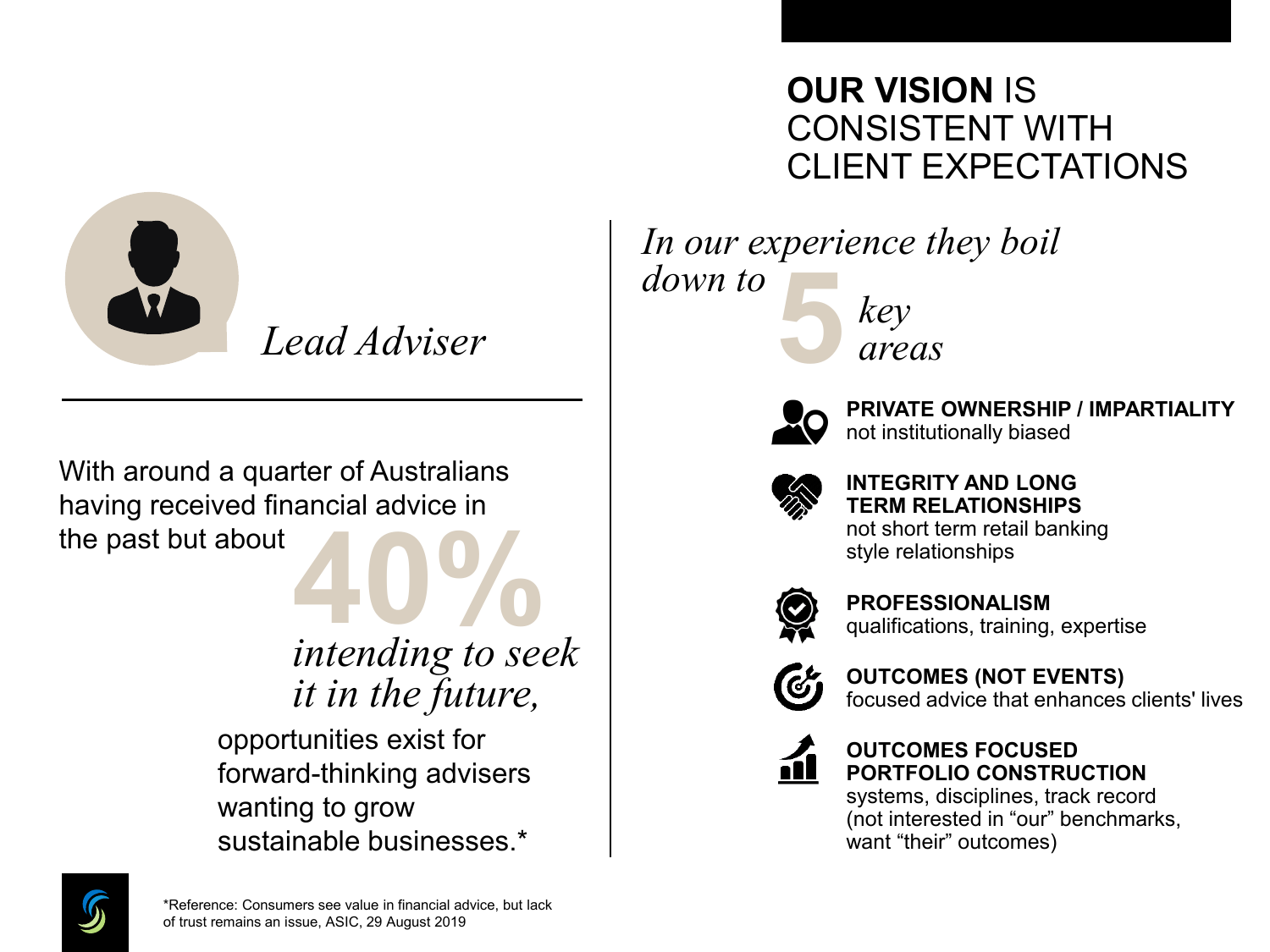#### WHAT ARE **SOPHISTICATED CLIENTS LOOKING FOR?**



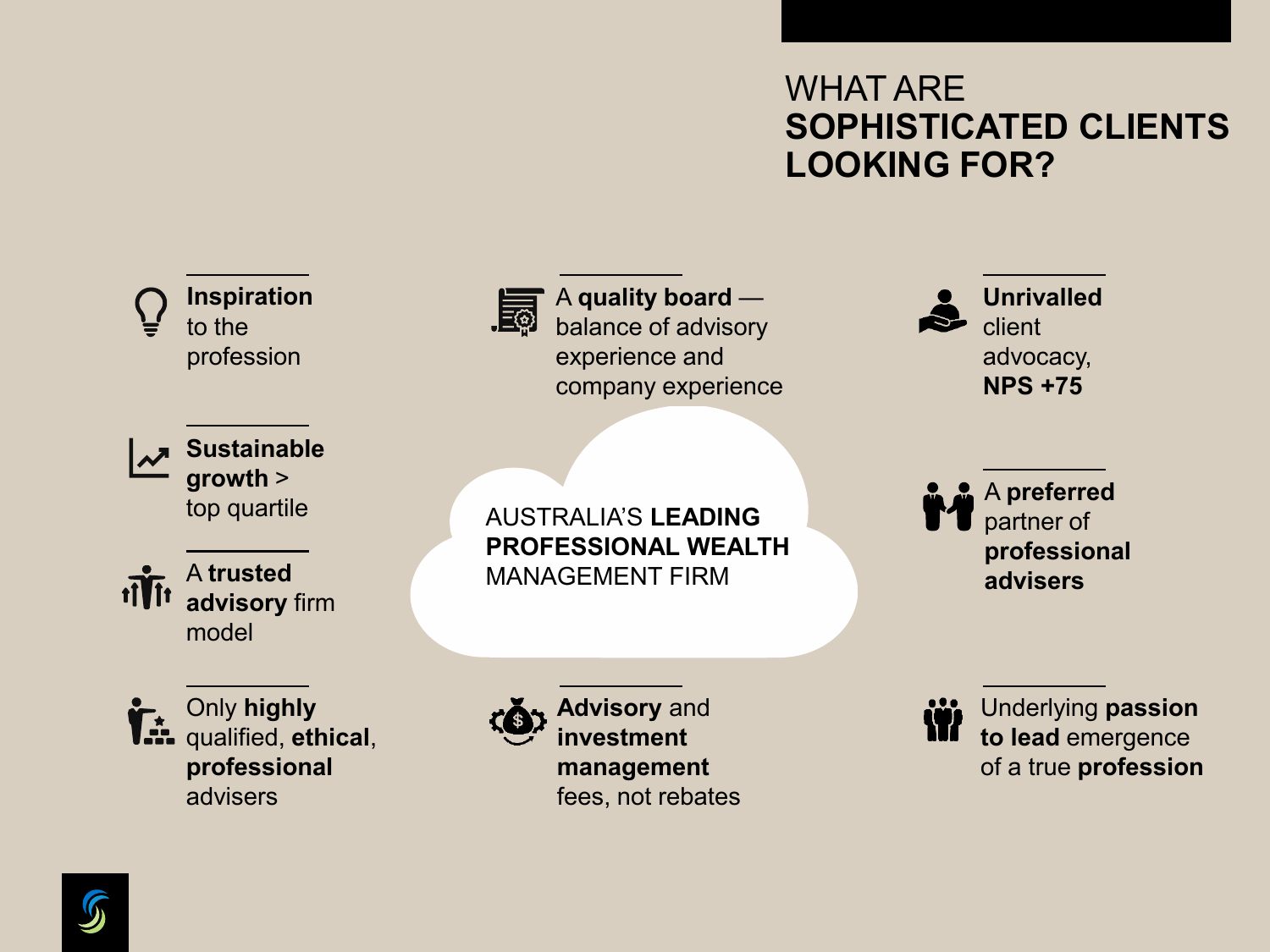### *PARTNER* HOW WE WITH YOU

 $\boldsymbol{\mathcal{G}}$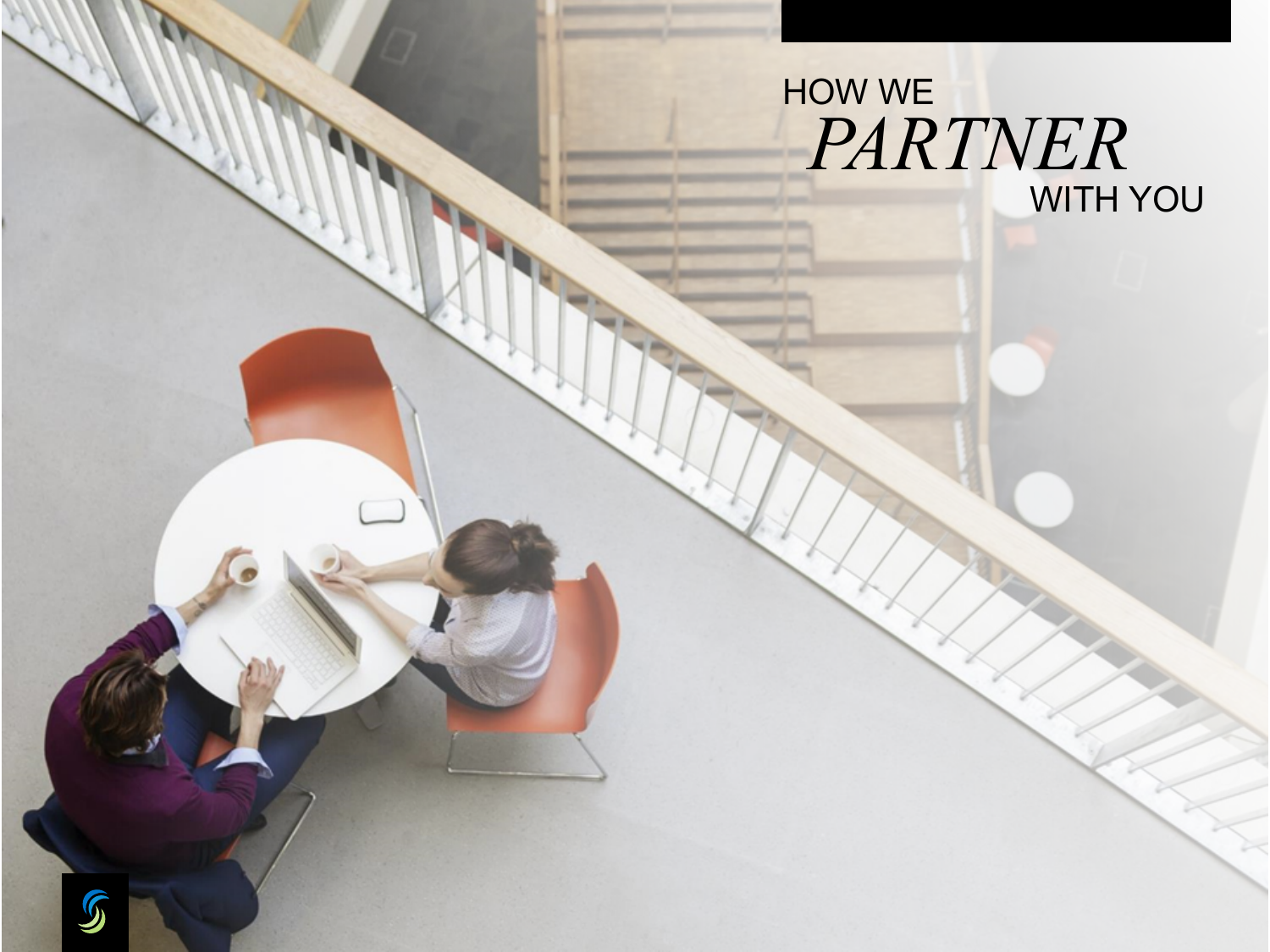ACCESS TO THE RIGHT **RESOURCES** FOR YOUR **BUSINESS** 



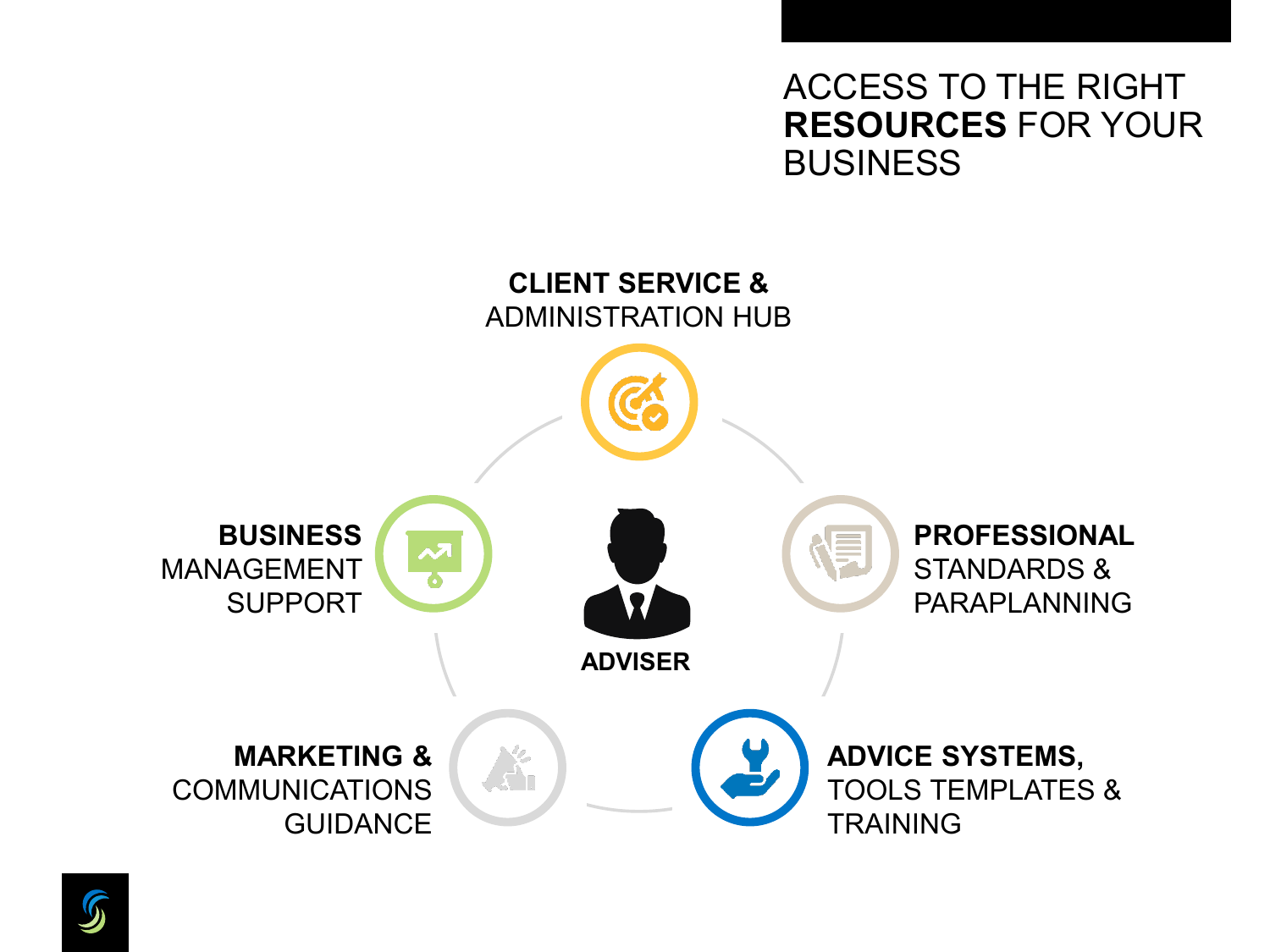#### OBJECTIVES OF THE **LEAD ADVISER BUSINESS** PROGRAM



**Develop** a clear long term **business** vision.



**Set** medium and short term **goals** & objectives.



**Identify** current position.



**Provide** frameworks and tools to achieve goals & objectives.



**Provide**  coaching and accountability program along the way.

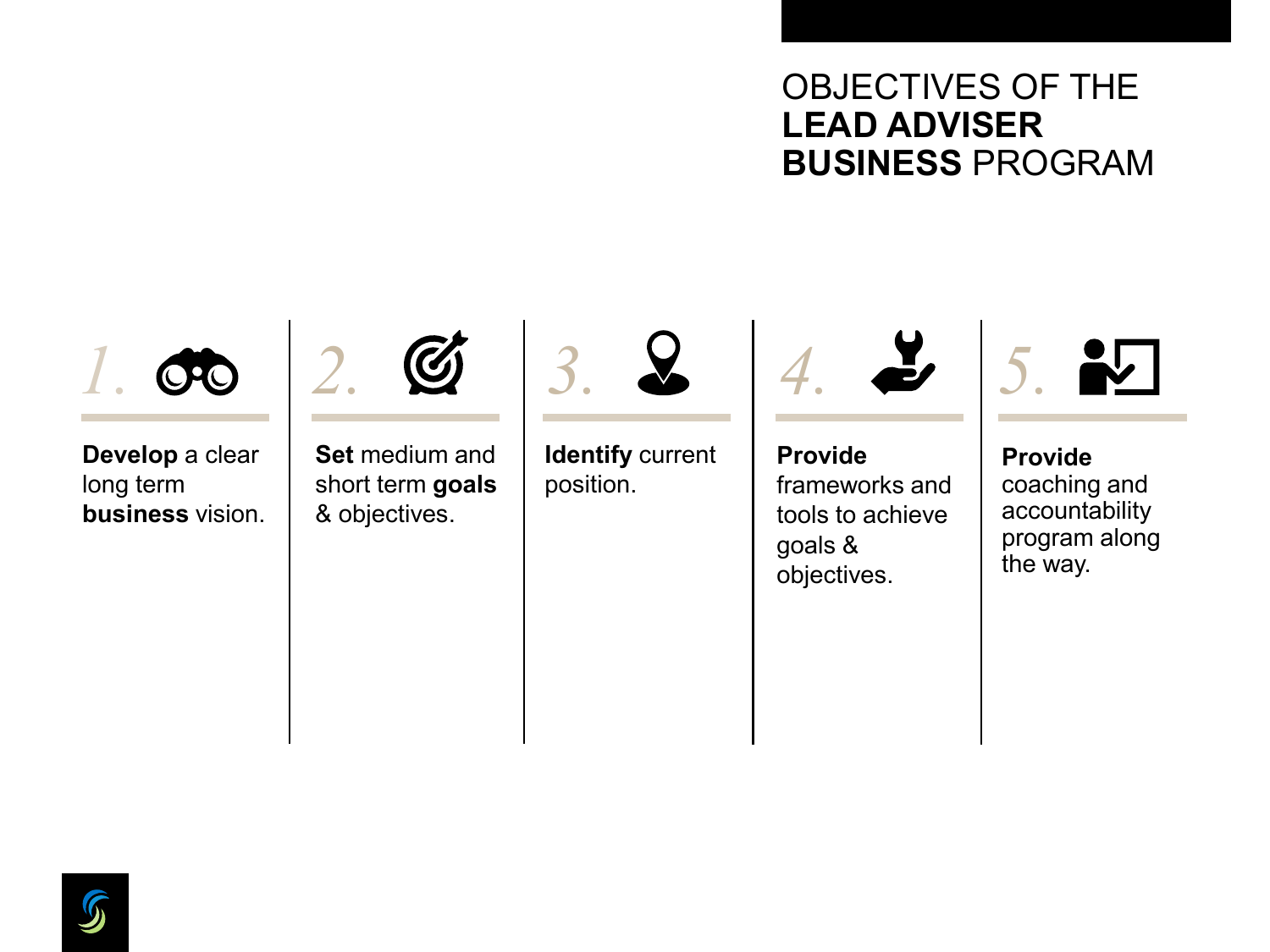#### **CONTACT US**



**—— Anthony Vaiente**

 $\Box$ 

#### HEAD OF **BUSINESS GROWTH**

Level 9, 10 Spring Street Sydney NSW 2000

02 9248 8018 0407 377 855

[anthony.vaiente@ftz.com.au](mailto:Anthony.Vaiente@ftz.com.au)